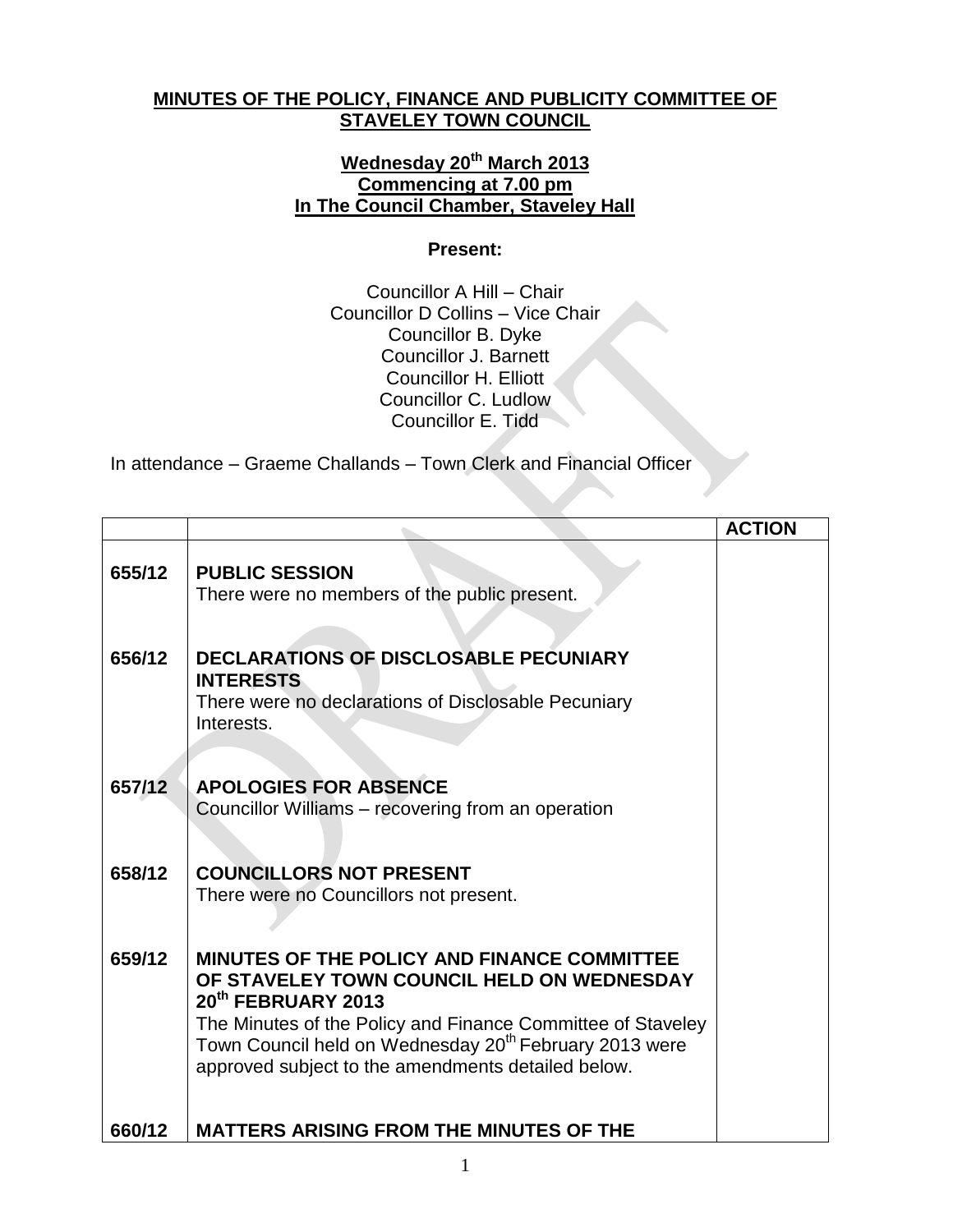|        | POLICY AND FINANCE COMMITTEE OF STAVELEY<br>TOWN COUNCIL HELD ON WEDNESDAY 20th FEBRUARY<br>2013                                                                                                                                                                                     |  |
|--------|--------------------------------------------------------------------------------------------------------------------------------------------------------------------------------------------------------------------------------------------------------------------------------------|--|
|        | It was noted that Councillor Williams' name appeared twice in<br>the Apologies for Absence in the Minutes.                                                                                                                                                                           |  |
|        | 586/12 The Heading of Minute 586/12 should read Heart of<br>Staveley Project not Heart of Staveley Limited.                                                                                                                                                                          |  |
|        | 589/12 Staff should not be named in minutes in future.                                                                                                                                                                                                                               |  |
| 661/12 | <b>FINANCIAL ISSUES</b><br>Nothing to report.                                                                                                                                                                                                                                        |  |
| 662/12 | <b>HEART OF STAVELEY PROJECT</b><br>A meeting had been scheduled for 21 <sup>st</sup> March to discuss the<br>report on the project prepared by Chesterfield Borough<br>Council. A further meeting of all concerned would be<br>arranged to present the report and its implications. |  |
| 663/12 | <b>AFFORDABLE ECO HOMES PROJECT</b><br>Members received an update on the project. A Press<br>Release was being prepared and the project would be<br>formally launched. The Leader and Chair of the Council<br>would be invited to the project launch.                                |  |
|        | It was noted that a trust fund already existed for King George<br>V park and it was RECOMMENDED - That the agreed<br>contribution from the developers should be paid into this fund.                                                                                                 |  |
| 664/12 | <b>SPEEDWELL ROOMS PROJECT</b><br>It was reported that the Town Clerk would be seeing<br>Atkinsons for estimated costs of refurbishing or rebuilding the<br>premises.                                                                                                                |  |
|        | Members felt that a complete rebuild would be inappropriate<br>and refurbishment would be a more realistic proposition.                                                                                                                                                              |  |
|        | The Committee discussed a suitable programme of works.                                                                                                                                                                                                                               |  |
|        | $RECOMMENDED - (i)$ That the premises should be<br>refurbished as soon as possible.                                                                                                                                                                                                  |  |
|        | (ii) That the entrance and foyer should<br>be the first priority along with improvements to the disabled                                                                                                                                                                             |  |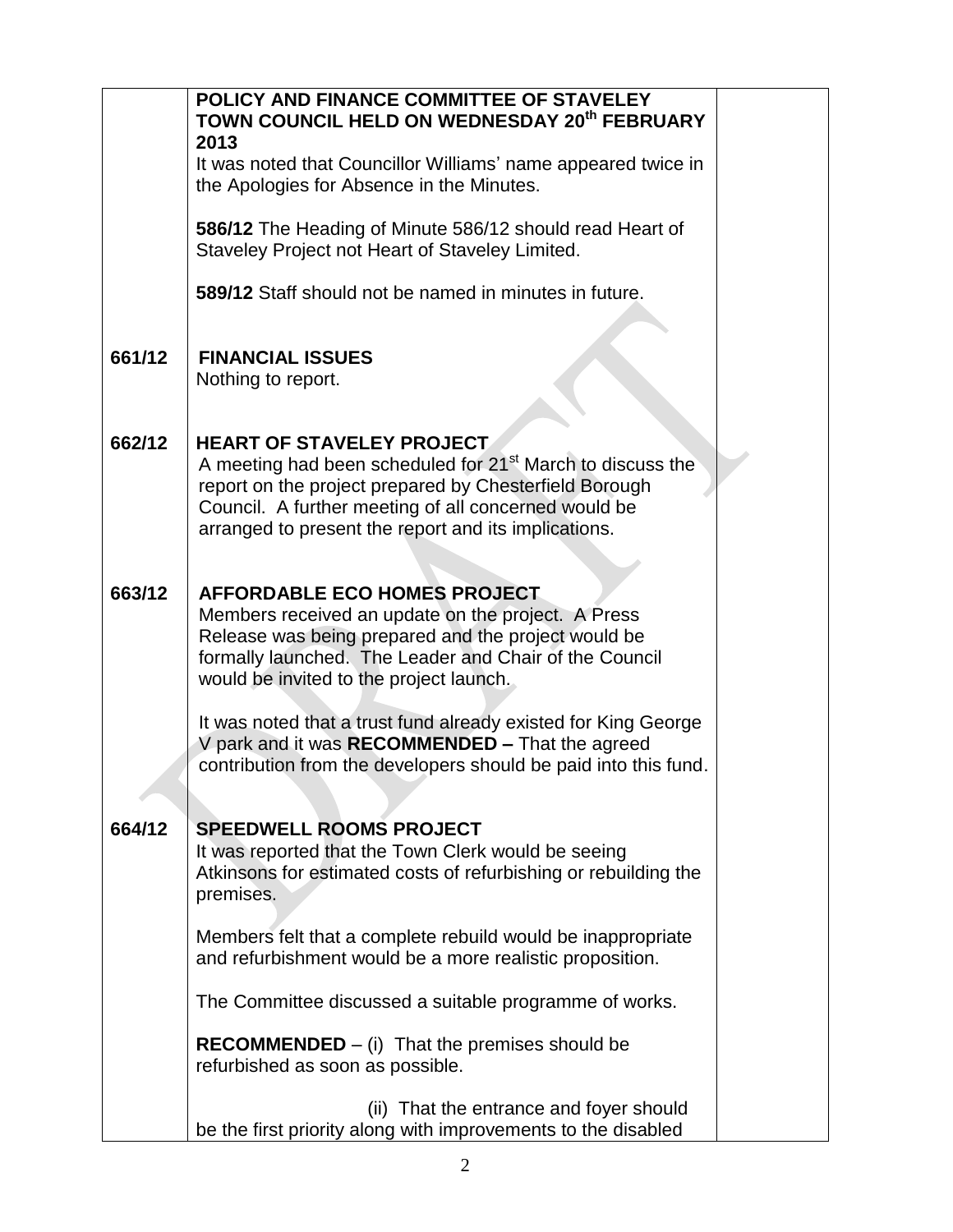|        | access at the rear, and any action needed to ensure the roof<br>was watertight.                                                                                                                                                                                                                                |  |
|--------|----------------------------------------------------------------------------------------------------------------------------------------------------------------------------------------------------------------------------------------------------------------------------------------------------------------|--|
| 665/12 | <b>STAVELEY MARKET</b><br>Members requested details of traders and footfall on the<br>market.                                                                                                                                                                                                                  |  |
|        | The current position regarding the Market Manager's post<br>needed to be clarified.                                                                                                                                                                                                                            |  |
|        | $RECOMMENDED - (i) That the Council advertise for$<br>stallholders in Market Trader magazine.                                                                                                                                                                                                                  |  |
|        | (ii) Market staff should be offered a days<br>secondment to Chesterfield Borough Council Markets as part<br>of ongoing training.                                                                                                                                                                               |  |
| 666/12 | <b>MASTIN MOOR COMMUNITY CENTRE</b><br>It was reported that the legal papers regarding the sale had<br>now been sent off for completion.                                                                                                                                                                       |  |
| 667/12 | <b>RESTRUCTURING ISSUES</b><br>It was reported that a reduction in the rent for the former<br>Learning Matters office on High Street had been obtained.<br>Members noted that this issue would hinge upon the<br>recommendations of the Heart of Staveley Project report from<br>Chesterfield Borough Council. |  |
|        | <b>RECOMMENDED</b> - That the Council rent the property on a<br>five year lease when the appropriate occasion arose.                                                                                                                                                                                           |  |
| 668/12 | <b>WINTER ARRANGEMENTS</b><br>Nothing to report.                                                                                                                                                                                                                                                               |  |
| 669/12 | <b>STAVELEY TOWN COUNCIL WEBSITE</b><br>Members expressed concern that the old website was still<br>accessible and should be taken down at the earliest<br>opportunity.                                                                                                                                        |  |
| 670/12 | <b>STAVELEY TOWN CRIER</b><br>An April issue was being prepared. Copy would be available<br>at the next meeting of the committee or an editorial meeting<br>could be arranged.                                                                                                                                 |  |